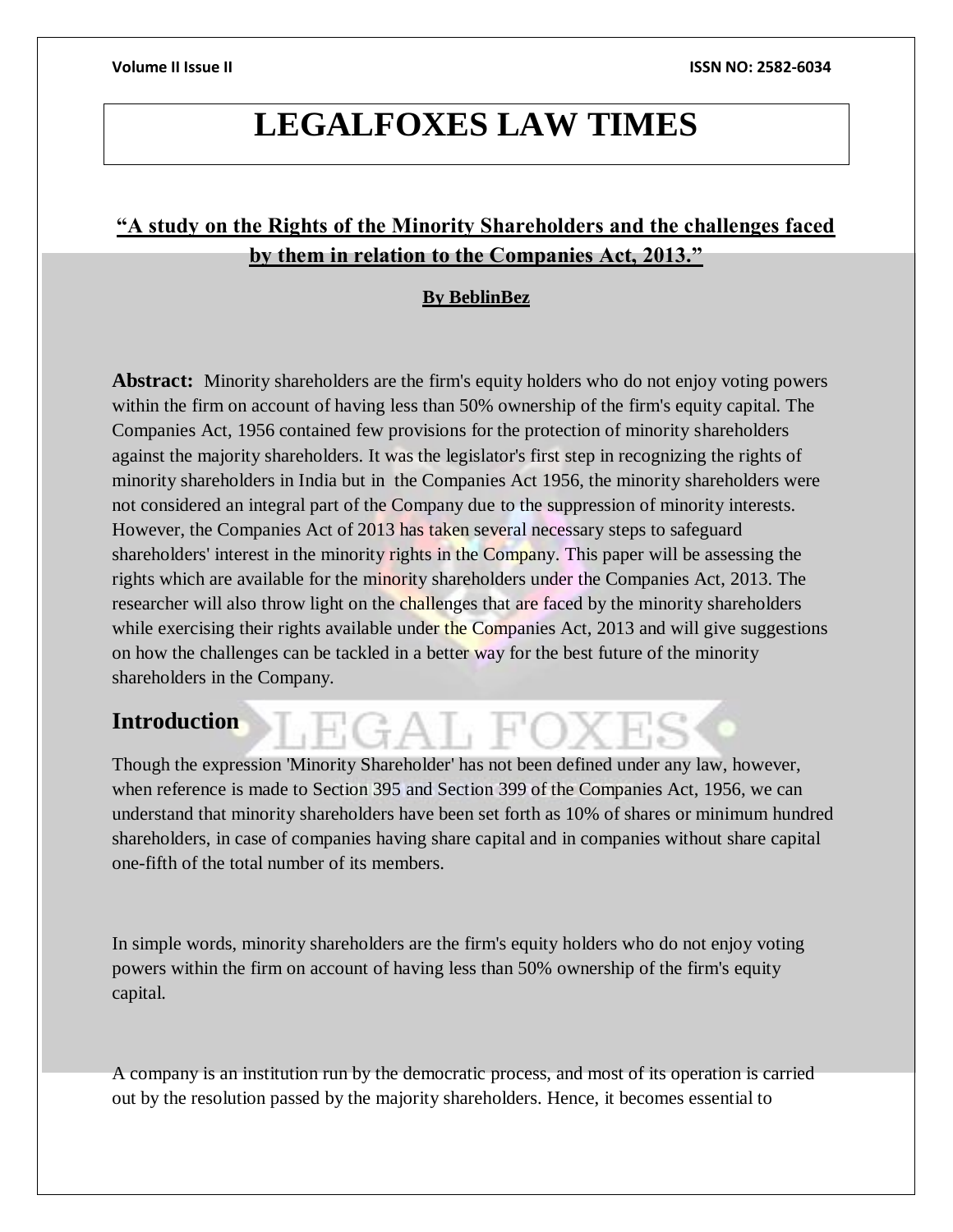maintain a balance between effective control of the company and the interest of the minority shareholders to upkeep the concept of shareholders democracy in the company.**<sup>1</sup>** It has rightly been stated by Palmer that a proper balance of rights of both majority and minority shareholders is imperative for the smooth operation of the company.<sup>2</sup>

The decision-making process is a fundamental part of the functioning of the corporate bodies; the said procedure is exasperated in case of a conflict of belief between the minority and majority shareholders when the majority shareholders take such decisions that are not for the benefit of the company but their personal interests prejudicing the rights of minority shareholders.**<sup>3</sup>**The Majority Rule found its firm roots in the landmark common law judgment Foss v. Harbottle**<sup>4</sup>** , where the court held that the "There will be no intervention by the Courts regarding the internal working of a company at the request of a shareholder and there will be no interference with the company's management which is done by the directors as far as they are operating within the powers which are conferred on them under the Company's Articles of Association. Nothing concerning an internal dispute between shareholders is to be made the subject of an action by a shareholder."<sup>5</sup> The same principle was applied in several Indian judgments like Rajahmundry Electric Supply Corporation v. A. NageswaraRao<sup>6</sup>and Bagri Cereals v. Hanuman Prasad Bagri<sup>7</sup>, reaffirming the principle that if a simple majority can ratify a wrong, the court will not intervene. In a corporate world, all democratic decisions and management of a company are made with the majority rule, which is deemed fair and justified. The majority rule of decision making, quite often than not, overlooks the views of minority shareholders. A minority shareholder is a person who does not hold much power in the management of the company, and the interests are disregarded. A majority shareholder is one who owns 50% or more of the shares in a company.

<sup>1</sup>"Minority Interests" available at<http://www.mca.gov.in/Ministry/chapter6.html>

#### **OUR MISSION YOUR SUCCESS'**

<sup>2</sup>N. A Bastin, "Minority Protection in Company Law" (1968) JBL 320

<sup>3</sup>Rebecca Furtado, *"Protection Of Minority Shareholders Under The Companies Act"*, 2013, Ipleaders, (August 12, 2016)**<https://blog.ipleaders.in/protection-minority-shareholders-companies-act-2013/>**

<sup>4</sup> Foss v. Harbottle 67 ER 189 (1843)

 $\overline{a}$ 

<sup>5</sup>Mac Dougall v. Gardiner, 1 Ch. D 13 (1875)

<sup>6</sup>Rajahmundry Electric Supply Corporation v. A. Nageswara Rao1955 SCR (2)1066 (India)

<sup>7</sup> Hanuman Prasad Bagri 2001 105 CompCas 465 Cal (India)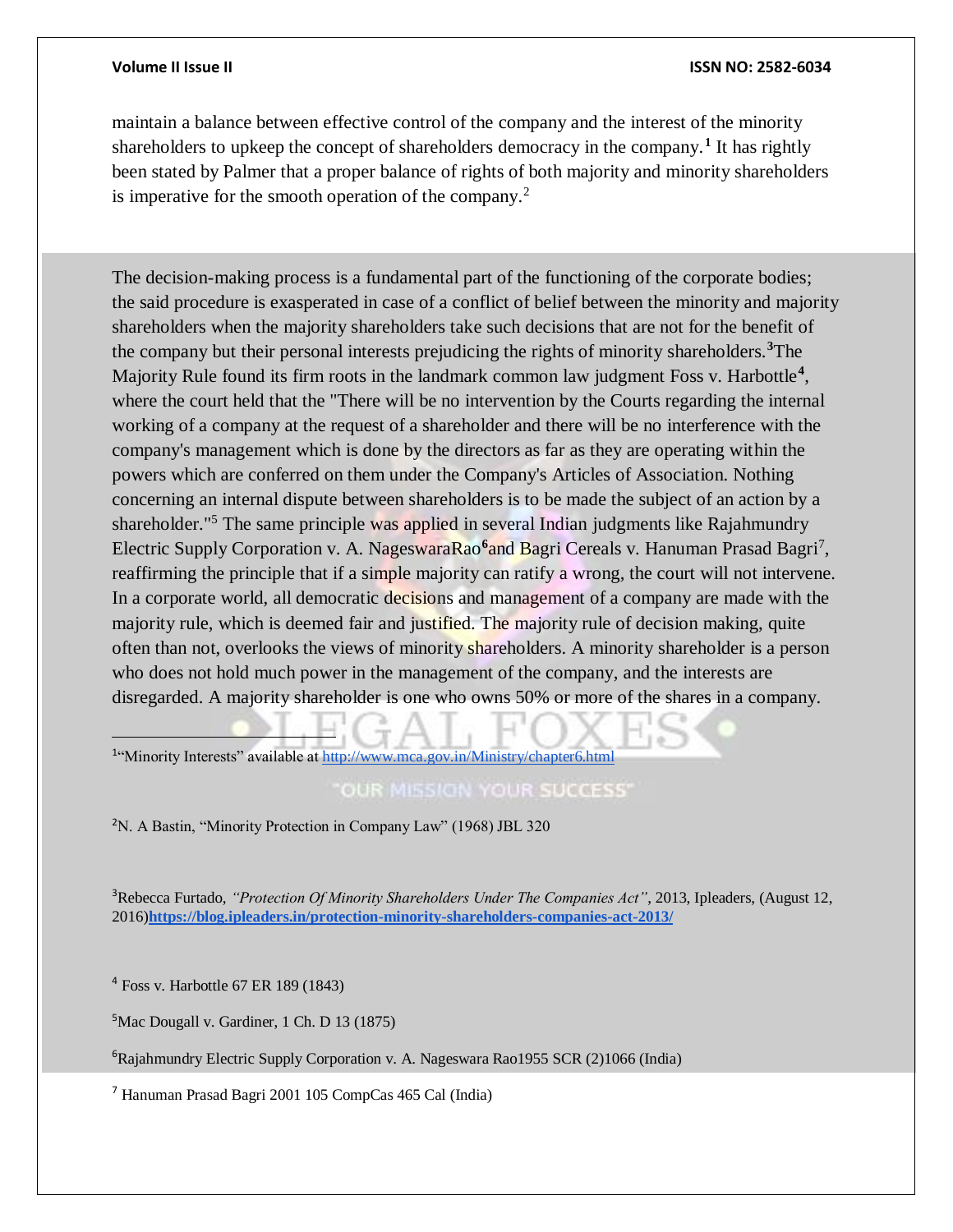$\overline{a}$ 

But some companies are controlled by shareholders who own only 40 percent, 30 percent, or 20 percent or less of the shares and who exert full control over the company because the remaining shares are being scattered. The definition of majority shareholders will be the shareholders who exercise control over the board of directors and the functioning of the company. Despite the provisions placed under the Companies Act 1956 to protect the interest of the minority shareholders, the minority shareholders were not able to exercise their rights properly due to a lack of time and resources to fight big corporate giants.

The Companies Act, 2013 fixes the crack above towards protecting the interest of the minority shareholders. Various rights are provided by the Companies Act, 2013 to such shareholders for protecting their interest in their companies and addressing abuse issues done by the majority shareholders or persons who have the control of the company. The Act also consists of provisions concerning various benefits for the minority shareholders who were not listed in the Companies Act, 1956.

## **Rights of a Minority Shareholders**

**Following are some of the rights which are available for the minority shareholders under the Companies Act, 2013:**

## **1. Right to appoint one director by Small Shareholder**  OUR MISSION YOUR SUCCESS'

According to Section 151 of the Companies Act, 2013, the small shareholders, also known as minority shareholders, are provided with the right to nominate an individual as a small director on the Board of Directors in their Company, which is listed. When a shareholder holds shares in a company, the face value of which is not more than 20,000 rupees is known as a small shareholder. For such a proposal, at least 10% of the Company's total number of small shareholders, or 1,000 of such small shareholders, should approach jointly and set forth a notice to the Company, including their signatures.<sup>8</sup> If appointed, the individual will be classified as an independent director and serve for three years. Once the director's term is over, neither can he be

<sup>8</sup> Rule 7 of the Companies(Appointment of and Qualification of Directors) Rules, 2014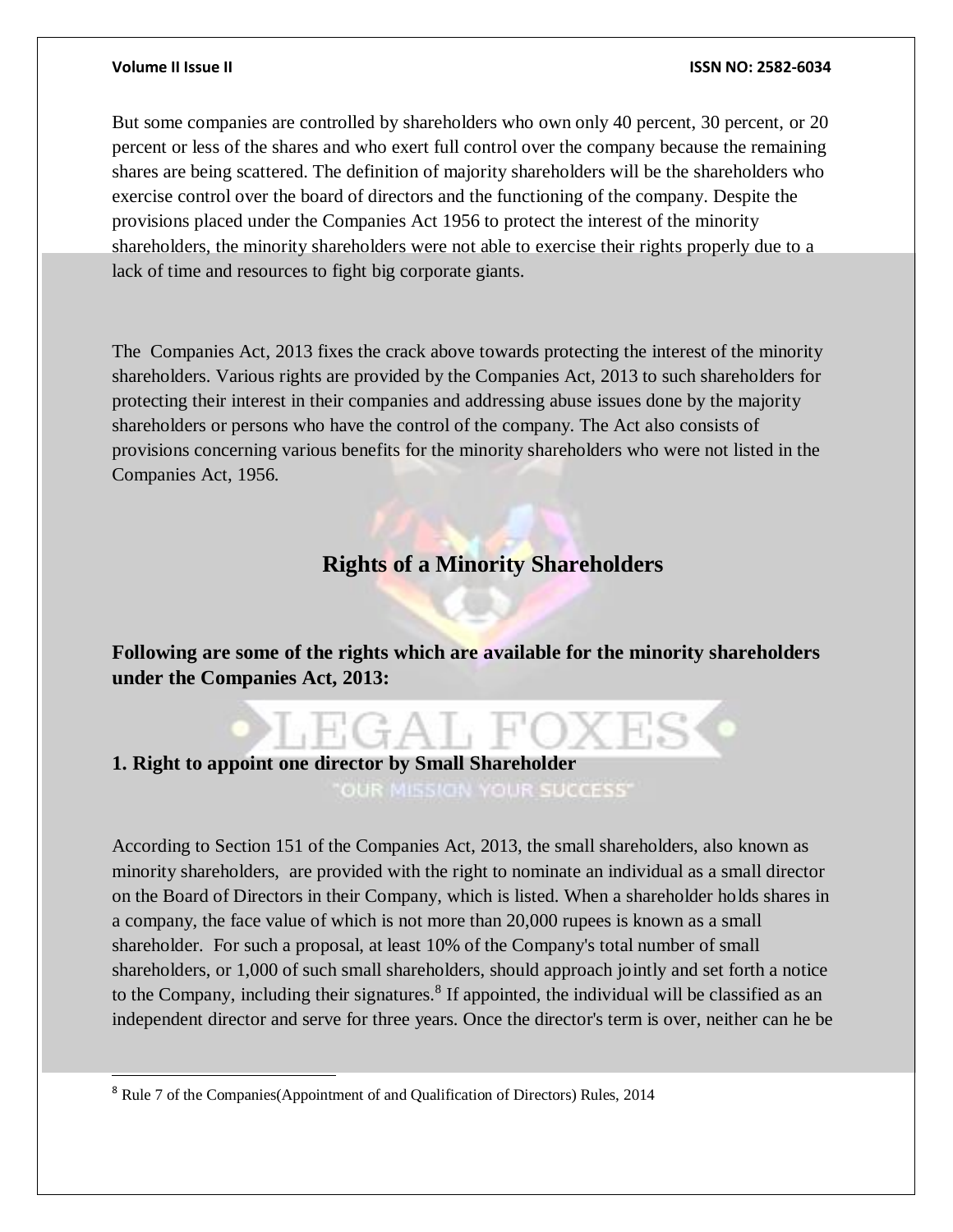reappointed for a further period nor can he be associated with the Company for three years after the term is over.

#### **2. Right to apply to NCLT in case of Oppression and Mismanagement**

Minority shareholders have been vested with the right to approach the NCLT to report any acts that have led to oppression and mismanagement done by the promoters, management, or board of the Company.<sup>9</sup>

Here, the term 'oppression' would mean unjustly exercising power or authority.

Some of the examples of oppression can be:

• No calling of general meeting,

• Preventing the members from enjoying their right to the dividend of the Company.

'Mismanagement' comes into existence when the affairs of the Company are regulated in a discriminatory way where the interests of the public or minority shareholders of the Company are threatened.

Some of the examples regarding mismanagement taking place in a company are as follows:

• When personal profit is made through the business of the Company.

• When the Directors continue to receive their salaries even when the Company is not in a good position and is suffering losses in a continuous manner.

- When the management control is misused.
- Violation of any of the laws of the Company.

<sup>9</sup>Section 241 of Companies Act, No 18 of 2013

 $\overline{a}$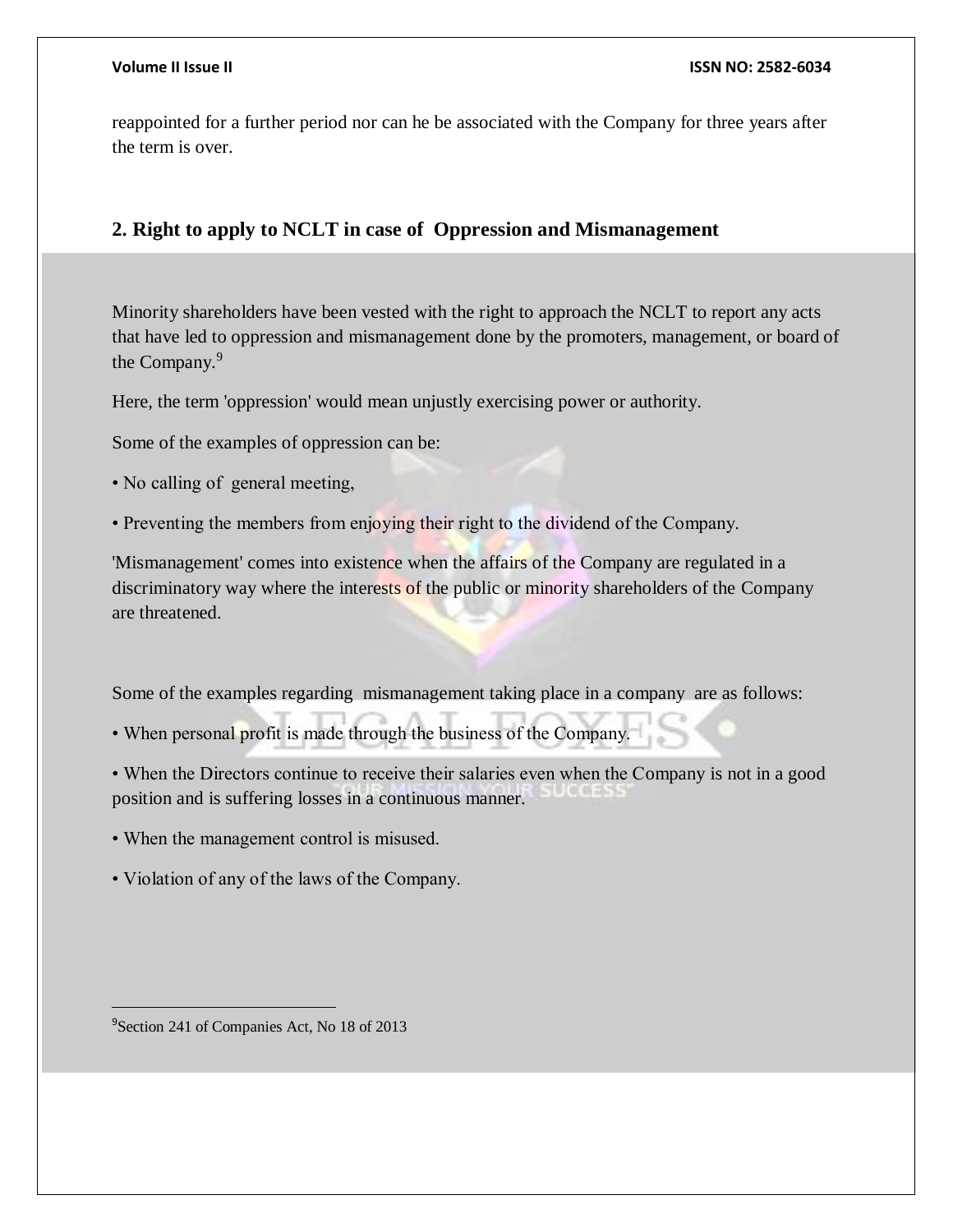If it is observed by the NCLT that the Company's affairs are being regulated in a biased way or which is oppressive concerning the Company's interests; and winding up the Company would be unjust for the member(s); it may pass an order which includes the following<sup>10</sup>:

- Regulation regarding the conduct of the Company's affairs in the future,
- The interests or shares of any member of the Company to be bought by other members,
- Restriction on the allotment or transfer of the shares of the Company,
- Removal of the managing directors, manager, or any of the Company's directors, etc.

#### **3. Right for Reconstruction and Amalgamation of Companies:**

The interests of minority shareholders are mostly suppressed in amalgamations, mergers, and reconstruction(s). For addressing these, protection is offered through two sections, i.e., section 235 and section 236 of the Companies Act, 2013, to the minority shareholders. They are as follows:

• Section 236 (1) and (2): On becoming the holder of 90% or more of issued equity share capital, the minority shareholder shall be offered by the acquirer to purchase at the determined value, the equity shares;

• Section 236 (3): An offer can be made by the minority shareholders to the majority shareholders to purchase their shares; and

• Section 236 (5): For the purpose of making payments to the minority shareholders, it will be acted by the transferor company as a transfer agent.

### **4. Right for filing a Class Action Suit**

An opportunity for filing a class action suit is provided by the Companies Act, 2013, for the minority shareholders. A class-action is nothing but a lawsuit in which a group of people who have a common interest approaches the National Company Law Tribunal against the Company, its management, or Board. Both the shareholders, as well as creditors of the Company, can file the suit. This provision is different from the right provided under Section 241, as under section

 $\overline{a}$ 

<sup>10</sup> Section 242 of Companies Act, No 18 of 2013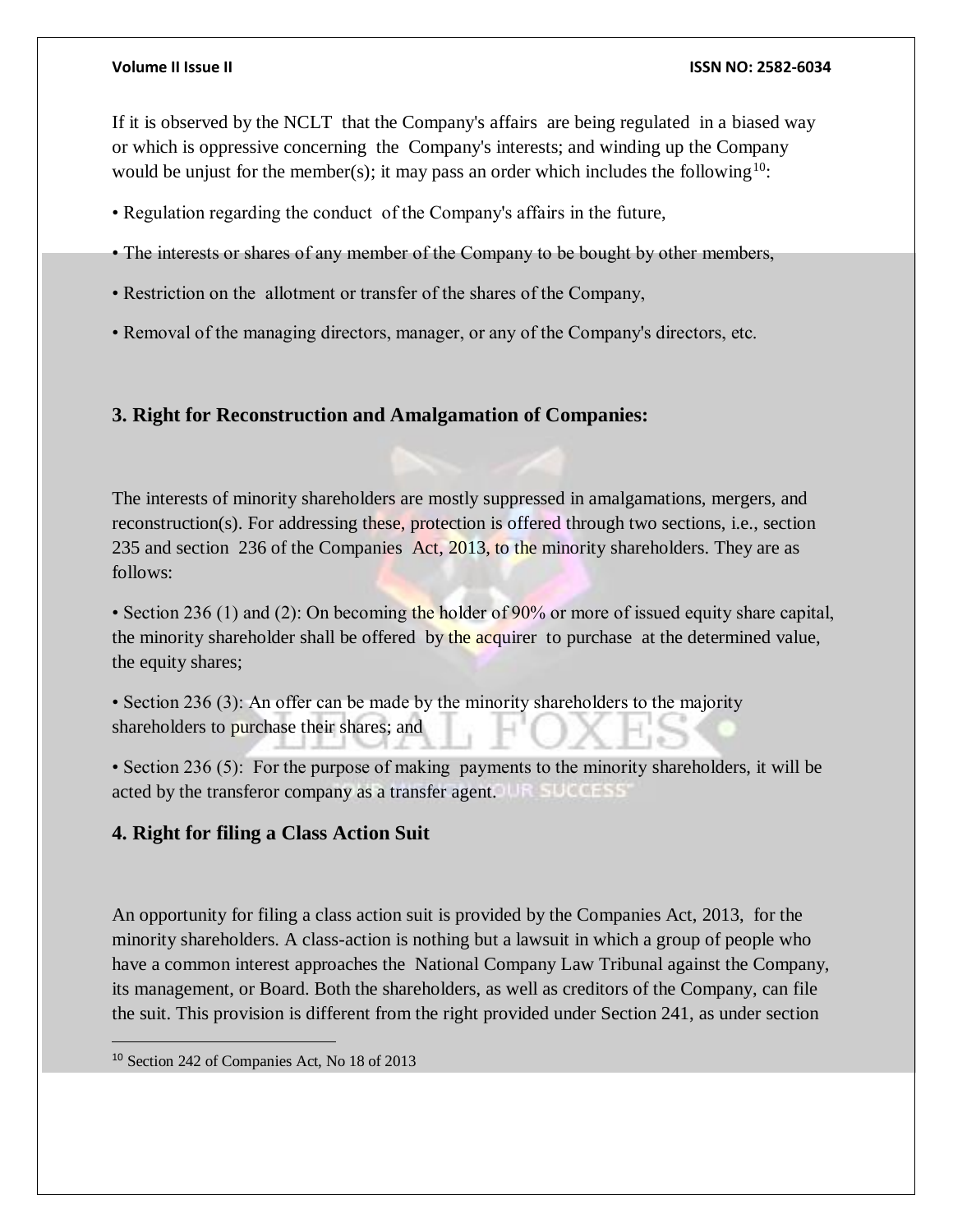241, only the shareholders can come forward to the NCLT to complain against the oppression and mismanagement.<sup>11</sup>

The relief which both the creditor and the shareholders may enjoy in class-action suits are:

• Prohibiting the Company from doing something which is not within the Company's power,

• Prohibiting the Company from breaching any of the provisions enumerated in the Articles of Association or the Memorandum of Association.

• Prohibiting the Company from doing something contrary to the provisions of any law,

• Prohibiting the Company from taking action contrary to any resolution passed by its shareholders, etc.

### **5. Consideration of a Valuation Mechanism which is fair:**

For protecting the interests of the minority shareholders, it is imperative for the Company to adopt a valuation mechanism to evaluate the Company's share value. It is the audit committee who is responsible for appointing an independent valuer. The committee shall take necessary steps to ensure the shareholders' rights for approaching the National Company Law Tribunal whenever the process seems unfair. This type of system for evaluating the shares can also be applied even if the companies are not listed, and the base of Shareholders is 1000 or even more.

# $HGAH$

## **6. Voting through electronic means**

 $\overline{a}$ 

It has been made obligatory for the listed companies to offer the electronic voting system to the shareholders to vote on shareholders' meetings.<sup>12</sup> This has led to the active participation of the

<sup>11</sup>AbhishekDutta, *"Are the Rights of the Minority Shareholders Protected?"*, Lawyered, ( June 16, 2020), <https://www.lawyered.in/legal-disrupt/articles/are-rights-minority-shareholders-protected-abhishek-dutta/>

<sup>&</sup>lt;sup>12</sup>AnubhavPandey, "Rights of minority shareholders under Companies Act, 2013", Ipleaders, (October 25, 2017), <https://blog.ipleaders.in/rights-minority-shareholders-companies-act-2013/>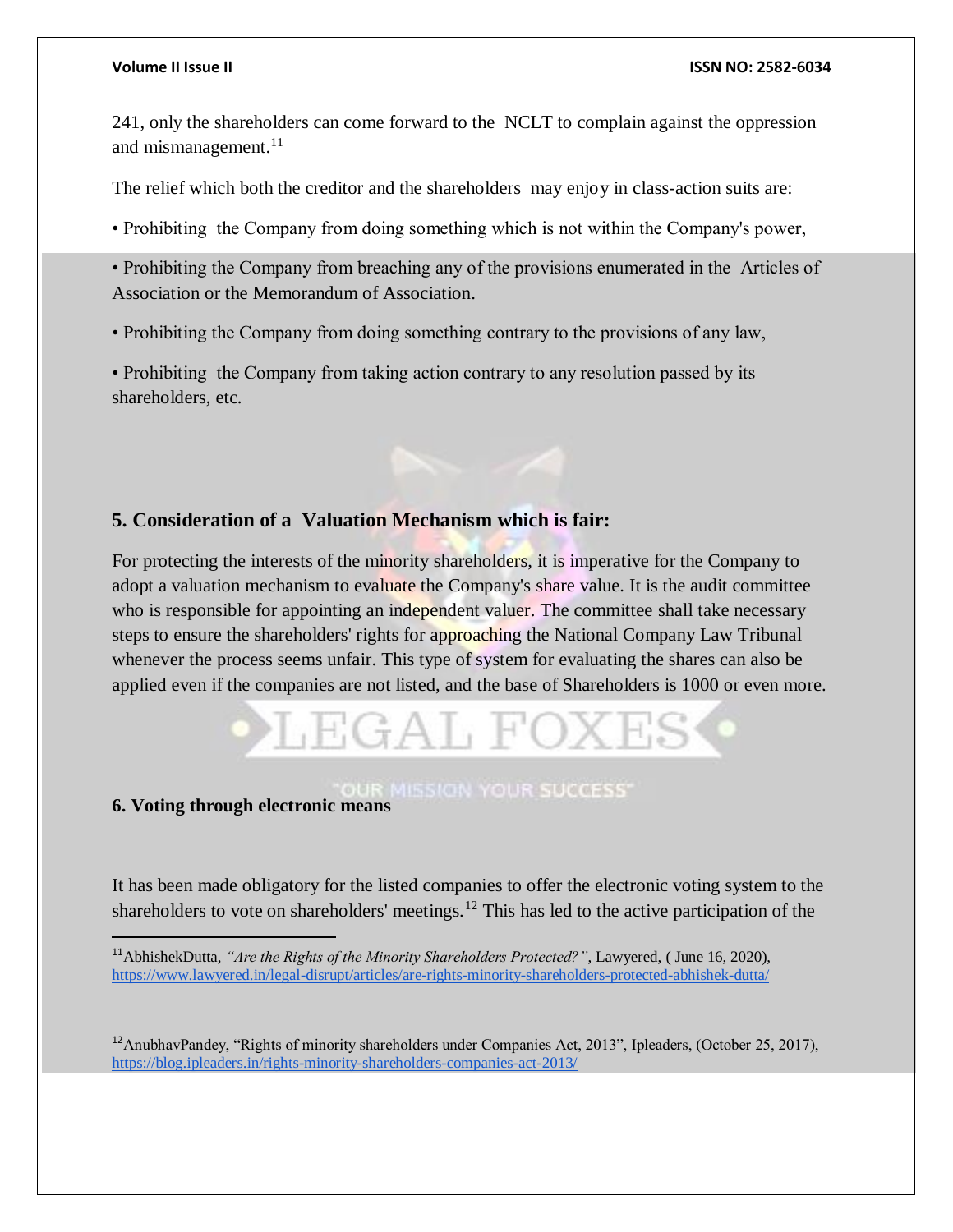minority shareholders in the company's matters even if they are not residing outside. Their voting rights could be exercised without being in the meeting itself in person.

#### **7. Piggy Backing :**

 $\overline{a}$ 

As per this provision, if the majority shareholders sell their part of shares, then the right of minority shareholders must be incorporated in the deal. Moreover, it is required by the "Piggy Backing," consideration of the business's purchase by the party for selling 100 percent of the outstanding shares.

## **Challenges faced by Minority Shareholders while protecting their rights.**

While the objective of the provisions mentioned above is to protect the minority shareholder's interest, the efficient execution of these is still in question. Since the Company's management rests in the majority shareholders' grip, the minority stakeholders may not acquire enough proof, including accounts, information, or records for substantiating their claims regarding the wrongdoing.<sup>13</sup> Though remedies are provided by the Companies Act (2013) yet it remains to be approved. Moreover, usually, the remedies based on litigation have mostly proven to be expensive and lengthy. The shareholder involved in filing the claim has to bear the expenses and gets only a commensurable indirect benefit on the claim's success.

When a minority share is acquired by private equity and venture capital investors, specific contractual rights are obtained from the promoters. The contractual rights are generally stated in the shareholders' agreement, most of the right to proportional board representation, veto rights on some issues, and information and inspection rights. Though these rights are essential to safeguard the minority investors' interests, the Company's management rests in the promoters' grip. In contrast, minority investors have limited opportunities for questioning the poor decision of the administration.

<sup>13</sup>AbhishekDutta, "Are the Rights of the Minority Shareholders Protected?", Lawyered, ( June 16, 2020), <https://www.lawyered.in/legal-disrupt/articles/are-rights-minority-shareholders-protected-abhishek-dutta/>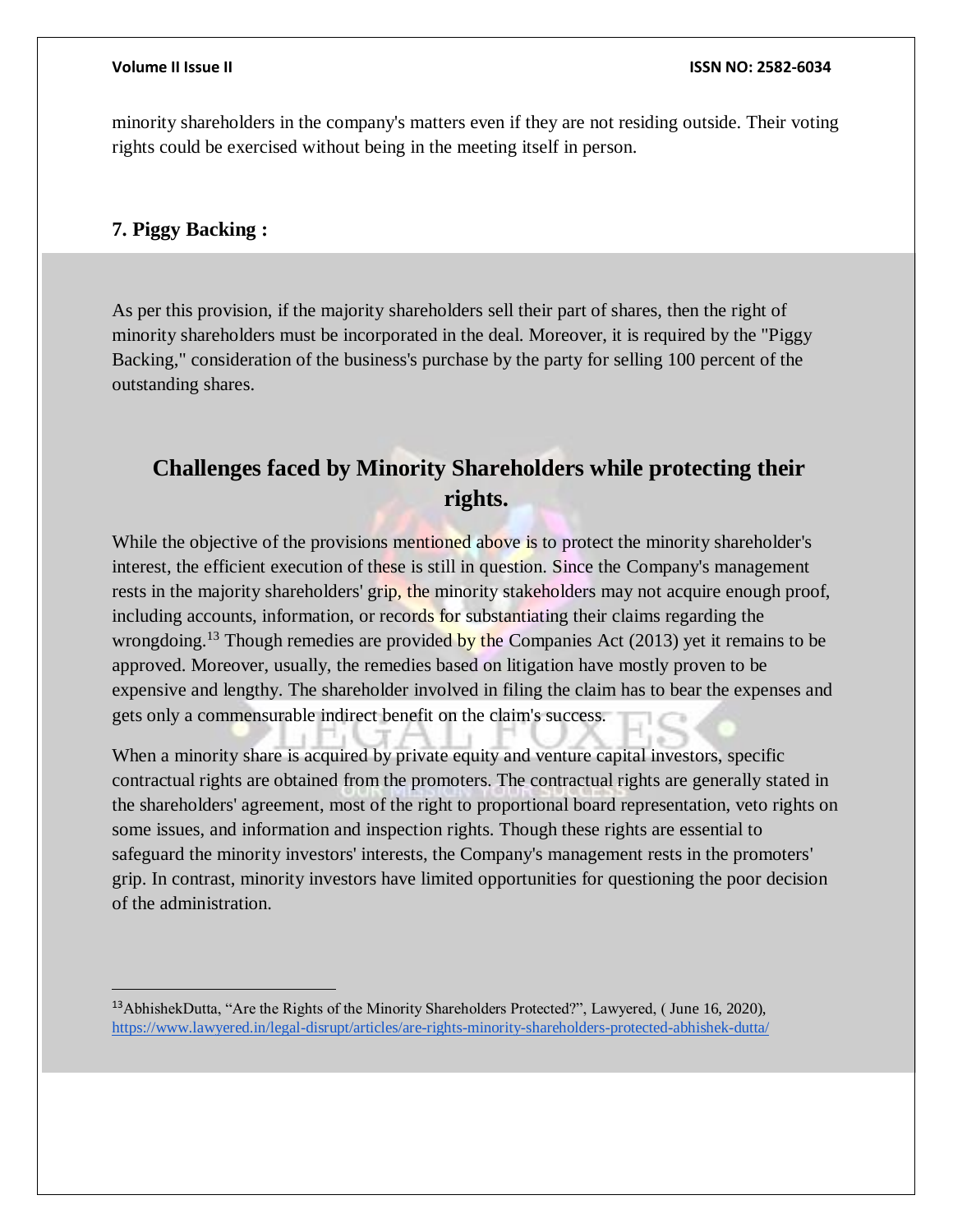The Board representation right is also effectively contradicted by the promoter's right for the majority directors' appointment. The veto rights can use the minority investors as a reactive right to block specific actions, without essentially consulting any corroborative right of handling the management. Moreover, the inspection rights and the information that the minority investors are granted under the Shareholders Agreement usually are confined to periodic filings, statutory records, books of accounts. It might not give access to the fundamental documentation to the investor, which may be essential for uncovering fraudulent conduct.

Exit rights are provided additionally by the Shareholders Agreement for minority investors. In a practical scenario, the Shareholder Agreement is not strictly followed, and exit rights available to minority investors mostly end up remaining on paper. An exit depends on the Company's willingness and monetary capability. Therefore, the sole remedy for the promoter's noncompliance with its obligations below the Shareholder Agreement is a boundless dispute resolution process. If the minority investors and the promoters are not on good terms, the investors may face difficulty getting an exit because of the promoter. If the performance of the Company is not up to the mark, it can become challenging to search for third-party purchasers.

In various cases, it is seen by the minority investor the deterioration of the worth of the Company as a silent observer.Shareholder democracy cannot only be considered with the majority rule. Further, there cannot be a complete disregard for the investments made by the minority shareholders. Judicial precedents indicate that the majority's absolute rule, as enunciated in Foss v. Harbottle, could not be enforced regularly in India. The breach of fiduciary duty by those shareholders who have control of the Company will enable the minority shareholders to obtain relief against those who have control. While the existing regulatory framework not in any way clearly states the fiduciary duties of those shareholders who have the control, judicial precedents have noted that the controlling shareholders should not be involved in making secret profits arising out of the Company, full disclosures should be made of all relevant facts, they must make use of their position in a fair way and rationally in the interest of the Company, and must not be involved in fraud and undue influence. SEBI, in a consultative paper that reviewed Corporate Governance Norms in India (2012) had recognized the fiduciary duty of the controlling shareholder to the minority shareholder and proposed that those shareholders who have the control of the company in a listed companies must be involved into a relationship agreements with the listed Company, and also the minority shareholders,and this will specify the responsibilities and duties of those who have the control. Various jurisdictions with sophisticated capital markets have long recognized the fiduciary duty of controlling shareholders to the minority shareholders.

The minority shareholders' rights can be protected only when the controlling shareholders realize that they have legal obligations to all shareholders and should engage with the minority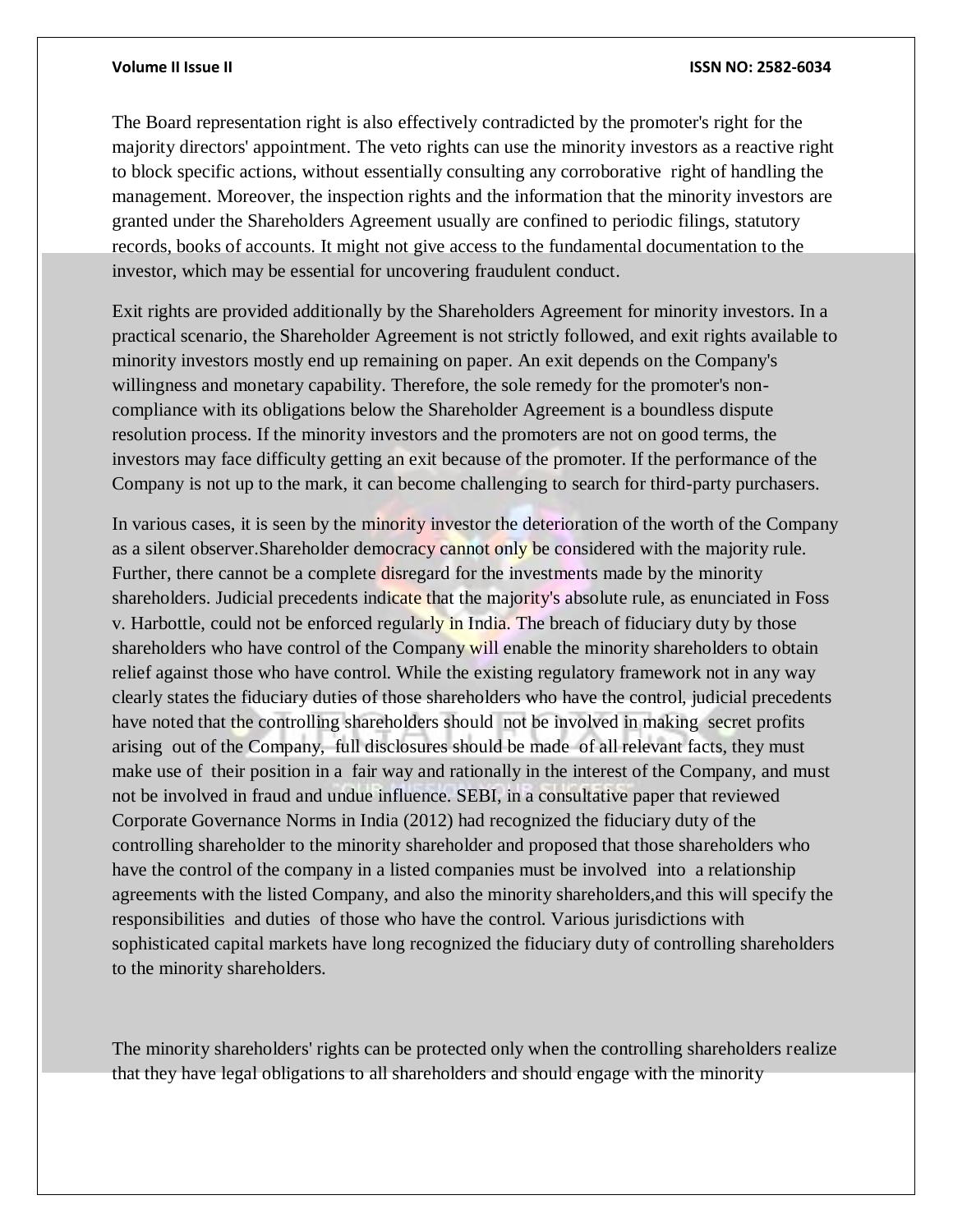$\overline{a}$ 

shareholders during the decision-making process.<sup>14</sup> Controlling shareholders should also provide an adequate opportunity for minority shareholders to redress their grievances. The preservation of the company values is the board's righteous endeavor and not just catering to the controlling stakeholders' interests.

## **Conclusion**

After critically assessing the provisions of the Companies Act, 2013, it can be ascertained that the legislation's core intention is to safeguard the interests of the minority shareholders. There is no doubt that significant efforts are made by the Companies Act, 2013, for protecting minority shareholders' interests. The company law of 1956 also contained provisions for the protection of minority shareholders against the majority shareholders. It was the legislator's first step in recognizing the rights of minority shareholders in India. In the Companies Act 1956, the minority shareholders were not considered an integral part of the Company due to the suppression of minority interests. However, the Companies Act of 2013 has taken several necessary steps to safeguard shareholders' interest in the minority rights in the Company, regardless of the oppression and mismanagement of the Company, which affects the rights of minority shareholders. It can also be said that the primary purpose of the legislation is to protect the interests of minority shareholders. Still, it requires a proper implementation of these provisions for protecting considering their rights. It can also be said that the minority shareholders back in the Companies Act, 1956 were not considered a significant part of the Company due to majority rules and regulations which were suppressing them in the Company.

However, Companies Act 2013 has taken various crucial steps to safeguard the interest of the minority rights of the Company's shareholders irrespective of the existence of oppression and mismanagement of the Company which affects the rights of the minority shareholders. Therefore, this dual approach towards the enforcement of the minority rights guarantees proper administration of the corporate activities successfully only when appropriately implemented by giving importance and rights to the minority shareholders in the Company's management.

<sup>&</sup>lt;sup>14</sup>PuneetRathsharma and Kunal Mehta, "Challenges In Protecting The Rights Of Minority Shareholders", BW BUSINESSWORLD, (January 02, 2018), [http://www.businessworld.in/article/Challenges-In-Protecting-The-Rights-](http://www.businessworld.in/article/Challenges-In-Protecting-The-Rights-Of-Minority-Shareholders/02-01-2018-136149/)[Of-Minority-Shareholders/02-01-2018-136149/](http://www.businessworld.in/article/Challenges-In-Protecting-The-Rights-Of-Minority-Shareholders/02-01-2018-136149/)